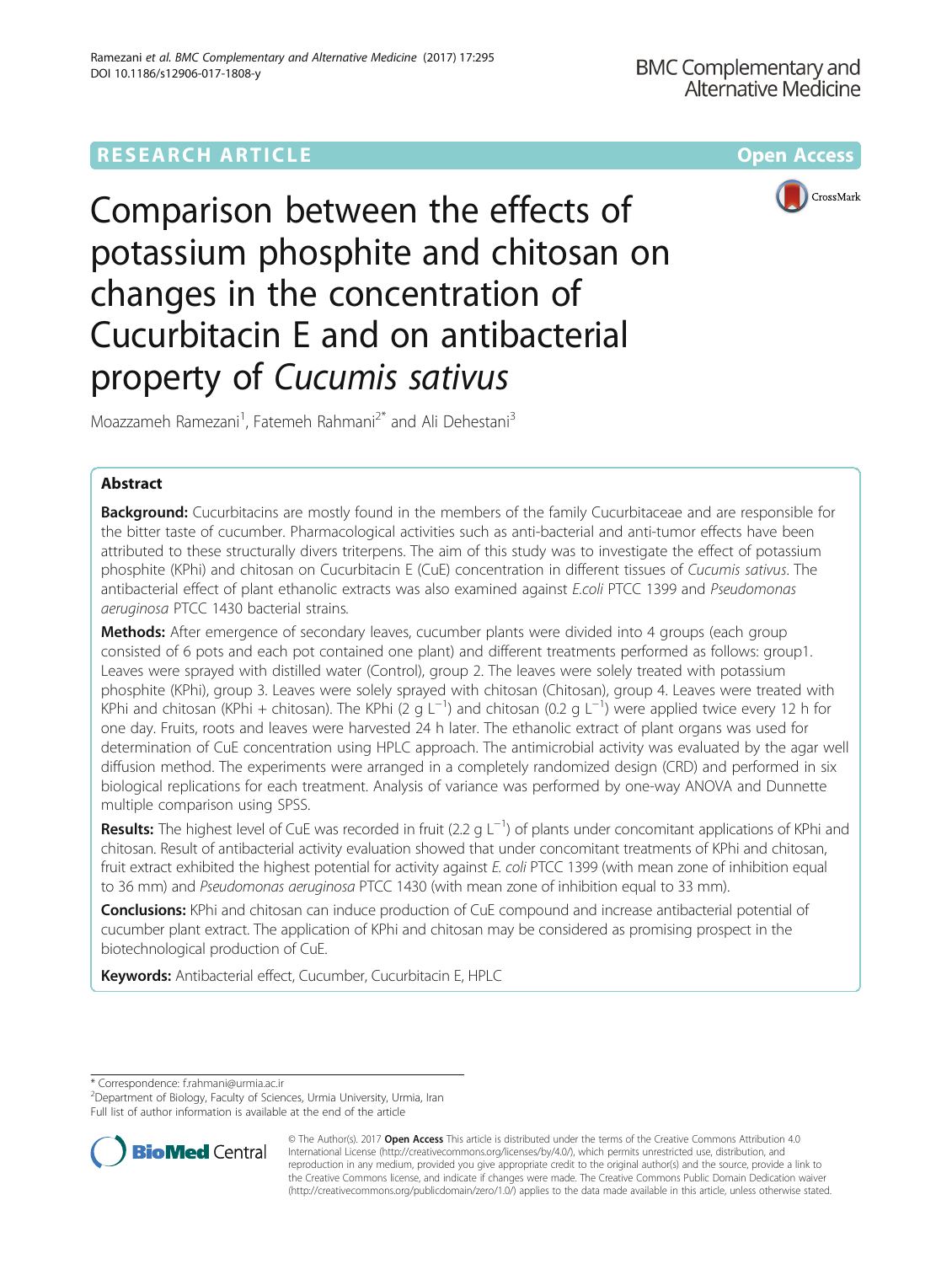Plants possess powerful resources of secondary metabolites and can be used for pharmaceutical applications and development of new drugs. Cucumis sativus belongs to Cucurbitaceae family and is known to be rich in cucurbitacins. Cucurbitacins have become interesting subjects in science due to their medicinal and toxic properties [\[1](#page-4-0)]. They are usually concentrated in fruits and roots at maturity and are responsible for bitter taste of cucumber. Seeds exhibit very low concentration of cucurbitacins [[2\]](#page-4-0). The diversity of cucurbitacins lies in side chain derivatives that contribute to pharmacological actions [[3\]](#page-4-0). They are known according to their structural composition and designated by the letters: A, B, C, D, E, F, G, H, I, J, K, L, O, P, Q, R and S. Cucurbitacins have also been identified outside the cucurbitaceae family including members of Scrophulariaceae, Begoniaceae, Primulaceae, Liliaceae, Tropaeolaceae and Rosaceae families [\[2](#page-4-0)]. Various cucurbitacins are made from chemical modification of cucurbitane (19(10–9ß)-abeo-5α-lanostane) with numerous activities such as antiinflammatory, antitumor promotion, chemopreventive, hepatoprotective, anti-microbial, anthelmintic, antifeedant and antioxidant [[4\]](#page-4-0). CuE is one of the cucurbitacins and is an active secondary methabolite with inhibition of cell adhesion actions [[5\]](#page-4-0) and modulatory activity effect on the peripheral human lymphocytes [[6\]](#page-4-0). The compound has also been found to be a strong antifeedant for the flea beetle, bilirubin–albumin binding in human plasma and with inhibitory activity on cancer cell proliferation, actin polymerization and permeability [\[5](#page-4-0)]. The compound also acts as agent to protect against certain diseases in plants due to its toxicity property [[7, 8](#page-4-0)]. Cu E displays superior cytotoxicity due to more hydrophobicity than the other cucurbitacins [[9\]](#page-4-0).

Elicitors refer to chemicals that can trigger physiological and morphological responses in plants. They include abiotic such as metal ions and inorganic compounds, and biotic such as fungi, bacteria, viruses or herbivores. Elicitors application on plants causes accumulation of a range of plant defensive secondary metabolites. The elicitor signal perception leads to initiation of a signal transduction network which activates biosynthesis of transcription factors regulating plant secondary metabolism [[10](#page-4-0)]. There are various elicitors as inducers of secondary metabolites such as methionine, tryptophan, methyl jasmonate (MeJA), salicylic acid, benzothiadiazole ß-glucan, chitosan and chitin oligomers [\[11\]](#page-4-0).

The present study was conducted to determine the effect of two plant inducers including potassium phosphite (KPhi) and chitosan on CuE production in different organs of cucumber plant using HPLC approach. Administration of plant ethanolic extracts was also investigated on prevention of E. coli PTCC 1399 and Pseudomonas aeruginosa PTCC 1430 bacterial growth under inducers application. To the best of our knowledge, this is the first time that the elicitor effect of KPhi and chitosan is reported on the accumulation of CuE bioactive compound and on enhancement of antimicrobial properties of plant extract.

### **Methods**

### Plant growth conditions

This study was carried out in the laboratories of Genetics and Agricultural Biotechnology Institute of Tabarestan, Sari, Iran. The native Cucumis sativus L. seeds were obtained from Pakan Bazr Co., Isfahan, Iran and disinfected by 70% ethanol for 5 min. Seeds were washed with distilled water, dried and sown in pots filled with sterile soil mix (equal volumes of peat, perlite and coco peat). The pots were kept at greenhouse under controlled conditions with a photoperiod of 16 h of light, 70% humidity and temperature of 24–27 °C [\[12\]](#page-4-0) and regularly fertilized with Hoagland solution [\[13\]](#page-4-0).

### Elicitor application

When secondary leaves emerged, the plants were divided into 4 groups (1–4) and different treatments performed as follows: group1. Leaves were sprayed with distilled water (Control), group 2. Leaves were solely sprayed with 2 g  $L^{-1}$ potassium phosphite (KPhi), group 3. The leaves were solely sprayed with 0.2 g  $L^{-1}$  chitosan (Chitosan), group 4. Leaves were sprayed with combination of KPhi (2  $g L^{-1}$ ) and chitosan (0.2 g L−<sup>1</sup> ) (KPhi + chitosan). KPhi was applied to the plants as foliar spray at concentration of 2 g  $L^{-1}$  and the control plants (0 g L<sup>-1</sup>). For potassium phosphite (KPhi) stocks preparation, phosphorous acid (AppliChem, Darmstadt, Germany) was partially neutralized with potassium hydroxide (by gradual mixing of phosphorus acid and potassium hydroxide solution) and the PH was adjusted to 6.3 [\[12](#page-4-0)]. For chitosan stock preparation, chitosan was purchased from Sigma Chemical Co. Briefly, it was dissolved in 90 ml of 0.1 M acetic acid and the solution was centrifuged for 30 min. The insoluble fractions were then discarded. This procedure was performed four times. After centrifugation, the supernatant was precipitated by adjusting of its pH to 8.0 with 5 M NaOH. The precipitates were washed extensively with distilled water and then freeze-dried. The purified chitosan was dissolved in 0.1 M acetic acid (1 g chitosan/90 ml acetic acid) and the pH of the solution was adjusted to 5.0 [\[14](#page-4-0)]. After appearance of secondary leaves, KPhi and chitosan were applied on the plants as foliar spray every 12 h for one day. The leaves, fruits and roots were collected 24 h later and frozen in liquid nitrogen right after harvesting.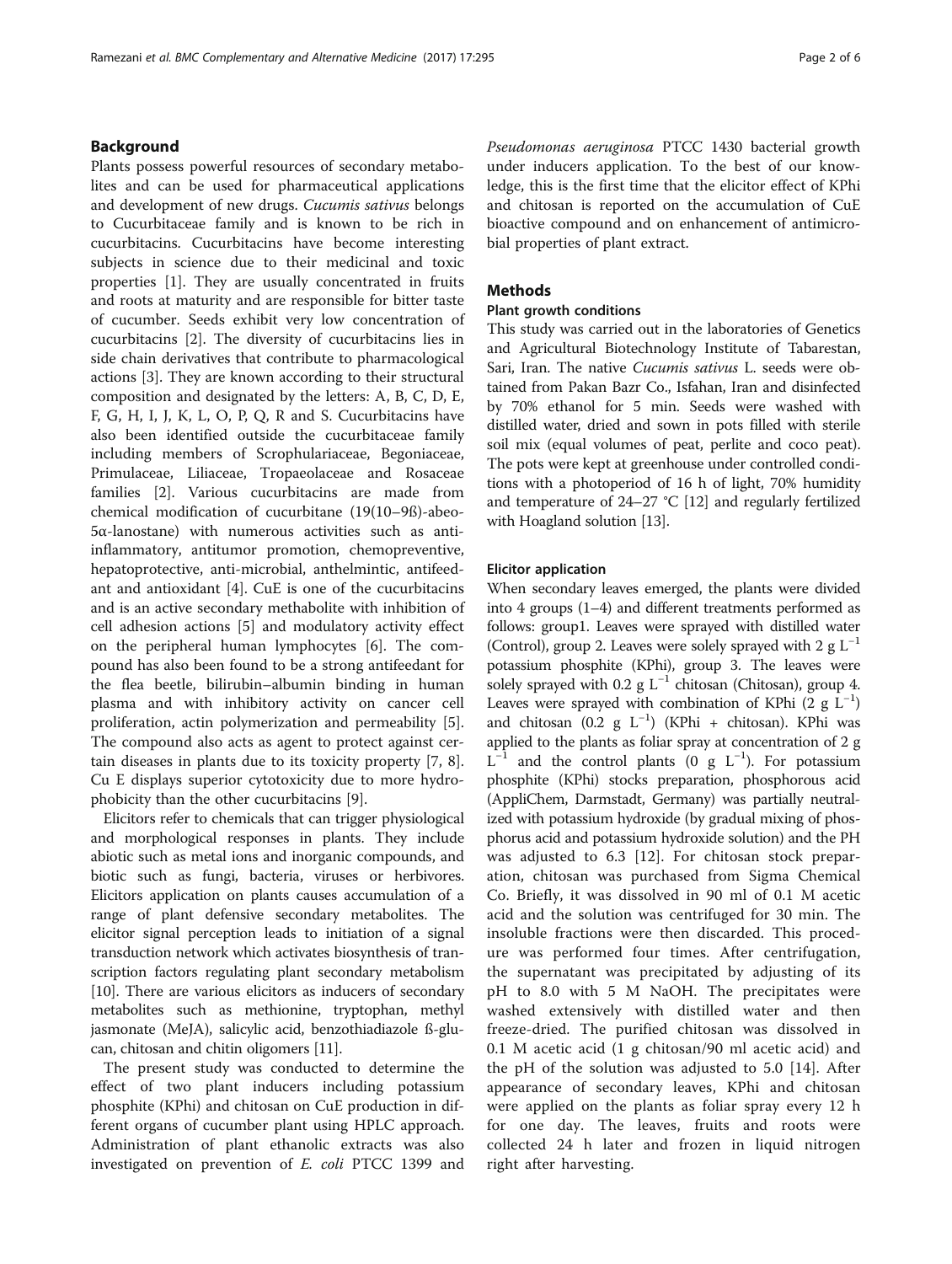### Determination of CuE

Fresh tissue materials were kept in an oven at 40 °C for 46 h. For determination of CuE content, dried materials of Cucumis sativus were ground (200 mg) and separately extracted with 5 mL ethanol (95%,  $v/v$ ) and 5 mL CHCl<sub>3</sub> at room temperature. The ethanolic extract was concentrated under reduced pressure at 40 °C. The residue was suspended in water and extracted in succession with n-hexane, benzene, chloroform, ethyl acetate and water, respectively. The residual layers were evaporated under reduced pressure at 40 °C. Every layer was checked for cucurbitacins, using phosphomolybdic acid reagent (2% of phosphomolybdic acid in absolute ethanol). Then compounds expected to be cucurbitacins were mixed with an equal volume of petrol. The sample volume was reduced to 2 ml in water bath and final volume filtered through a 0.22 μm filter (Schleicher & Shuell, Germany). Extracts were streaked on preparative chromatography and repurified again by ethanol to insure purity. The CuE Standard was used to produce the standard curve. Dilutions of standard CuE were prepared in the range of 50 to 1000 ppm. All solvents were HPLC grade and obtained from Sigma Co. Ltd. (U.S.A.). The water used for HPLC was passed through a 0.22 μm filter (Schleicher & Shuell, Germany) and degassed [[15\]](#page-4-0).

#### Chromatographic conditions

HPLC was done using a Kontron Instruments HPLC system (Herts, U.K.) consisting of two HPLC pumps (Kontron 422), an Auto sampler 465 and a Diode Array detector 440. The curves were recorded on a computer. The column was a Bio-Sil C18 HL 90-5S column (Bio-Rad, CA, U.S.A., 250 × 4.6 mm i.d., 5 μm particle diameters, 90 Å pore size). The gradient elution, with a mobile phase of acetonitrile was used: water starting at a ratio of 2:8 and ending with a ratio of 40:60 at 20 min. The flow rate was regulated on 2.0 ml/min and CuE detected by UV absorption at 229 nm. Each sample was run in triplicates [[15\]](#page-4-0).

### Bacterial strains

The Escherichia coli PTCC 1399 and Pseudomonas aeruginosa PTCC 1430 were obtained from Microbiology Department, Faculty of Medical Science, Babol, Iran.

### Antimicrobial activity evaluation

The antimicrobial activity of the ethanol extract was evaluated by the agar well diffusion method using Mueller Hinton Agar No. 2 (MHA) (Thermo Scientific). Briefly, bacteria were grown on MHA at 37 °C overnight; a loop full of growth was then inoculated into Mueller Hinton broth (Thermo Scientific) and incubated at 37 °C on a rotary shaker until the turbidity of the growth was

equivalent to the density of 0.5 McFarland standard. The microorganism was then spread (0.1 mL) on the surface of MHA (spreading technique). Wells of uniform diameter (6 mm) were made on the solidified agar. About 25 mg/mL of plant extracts and the negative control (solvent without plant extract) were placed separately in each well. Tobramycin (15 μg/ml) was used as positive control (Thermo Scientific). Plates were then left at room temperature for 1 h to allow the solutions diffusion into the MHA and then incubated at 37 °C overnight. Finally, the inhibition zone we measured from the base of the plate resting 5–7 cm above black flat. Each test was performed in triplets and data was recorded as mean  $\pm$  SD [[16, 17](#page-4-0)].

### Statistical analysis

The experiments were arranged in a completely randomized design (CRD) and performed in six biological replications for each treatment. Analysis of variance was performed by one-way ANOVA and Dunnette multiple comparison using SPSS (version 23, SPSS, Chicago, IL).

### Results

The differences in contents of the CuE compound among different parts of the cucumber plant was investigated. In control plants, the CuE content in fruits reached to 2.66 and 8 fold higher than roots and leaves, respectively (Fig. [1\)](#page-3-0). In fruits, the highest concentration of CuE was observed under KPhi and chitosan concomitant treatments (2.2  $g L^{-1}$ ) followed by individual application of chitosan (1.8 g L<sup>-1</sup>) and KPhi (1.6 g L<sup>-1</sup>). The control fruits exhibited the lowest concentration of CuE (0.8 g L−<sup>1</sup> ). The KPhi and chitosan introduced the same impact on induction of CuE in roots and leaves (Fig. [1](#page-3-0)). Both roots and leaves accumulated higher amount of CuE under KPhi and chitosan combination application compared to solely imposition of either KPhi or chitosan (Fig. [1](#page-3-0)).

The results obtained from antimicrobial activity evaluation showed different degrees of activity by the plant extracts (Table [1\)](#page-3-0). The greatest inhibition zone was observed in KPhi and chitosan concomitant treatments against *E. coli* PTCC 1399 (with mean diameter equal to 36 mm) and Pseudomonas aeruginosa PTCC 1430 (with mean diameter equal to 33 mm). However, chitosan and KPhi treatments in turn showed maximum inhibition zone of 28 and 32 mm against *E. coli* PTCC 1399 and 24 and 26 mm against Pseudomonas aeruginosa PTCC 1430. The lowest zone of inhibition was observed in control plants against E. coli PTCC 1399 (13 mm) and Pseudomonas aeruginosa PTCC 1430 (10 mm). Results were compared with reference antibiotic (tobramycin 15 μg/ml) with zone of inhibition ranging from 15 mm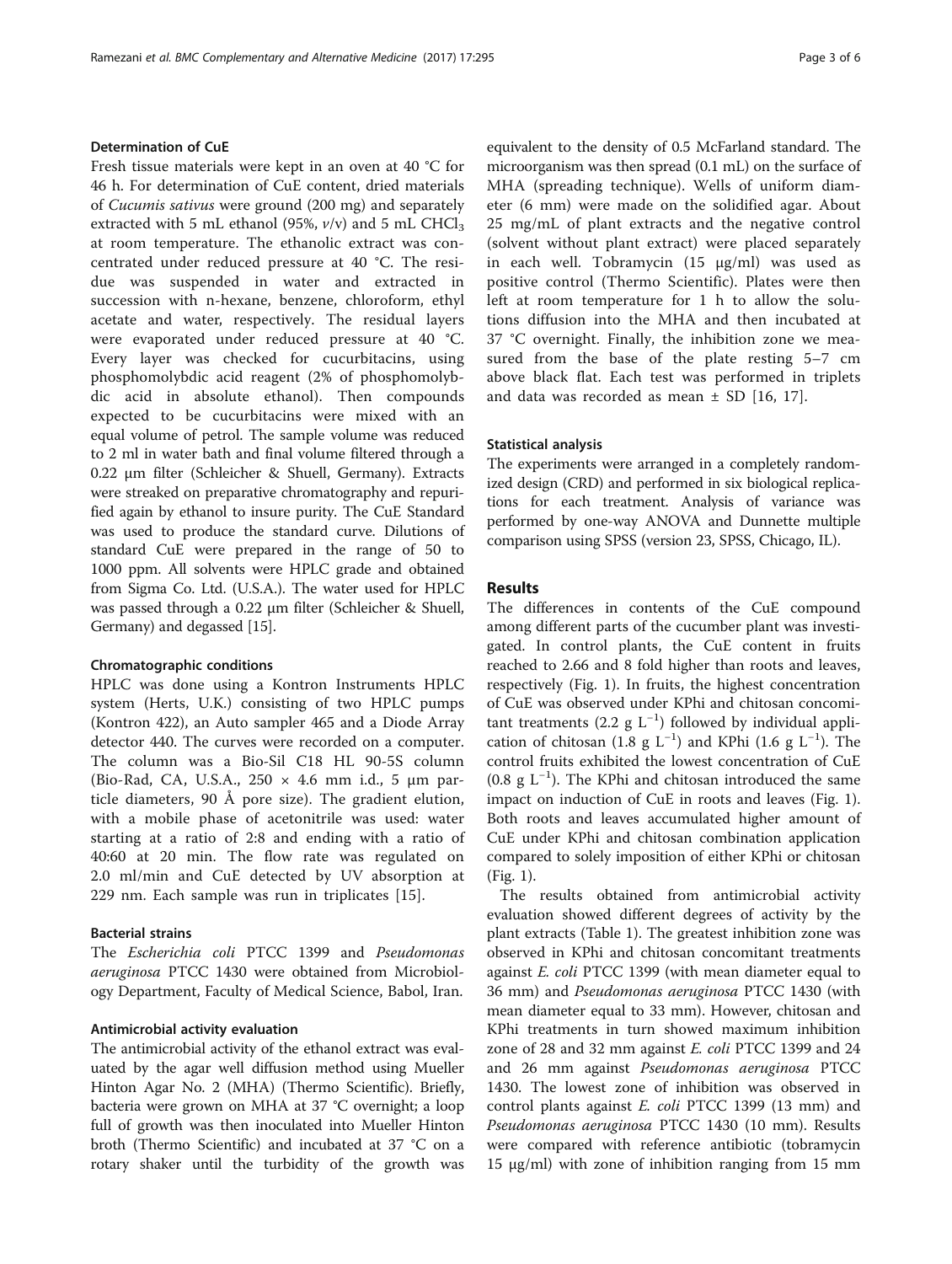<span id="page-3-0"></span>

(Pseudomonas aeruginosa PTCC 1430) to 17 mm (E. coli PTCC 1399).

### **Discussion**

The results of this study indicate that fruit is the most accumulator tissue among all extracts tested. Moreover, the CuE accumulation was induced by imposition of elicitors. This enhancement was inducer dependent (Fig. 1) and stronger stimulation of CuE formulation was supported by chitosan. However, exogenous addition of KPhi with chitosan resulted in a greater enhancement in biosynthesis of CuE compound. To the best of the author's knowledge, this is the first study to present evidence concerning induction of CuE synthesis using KPhi and chitosan.

Several studies have shown that plants supplied with phosphite (Phi) elicitor display induction in synthesis of PR-proteins and secondary metabolites [[14, 18, 19](#page-4-0)]. Phosphite could potentiate the synthesis of the alkaloids such as theobromine and 7-methylxanthine and the

Table 1 Antimicrobial activity of different ethanolic extracts of cucumber fruit (25 mg/ml) against E. coli PTCC 1399 and Pseudomonas aeruginosa PTCC 1430 bacterial growth

| Treatments            | Bacterial strains         |                                          |
|-----------------------|---------------------------|------------------------------------------|
|                       | F. coli PTCC<br>1399 (mm) | Pseudomonas aeruginosa<br>PTCC 1430 (mm) |
| Control               | $13 \pm 0.57$             | $10 \pm 0.06$                            |
| KPhi                  | $78 + 0.49*$              | $24 \pm 0.89*$                           |
| Chitosan              | $32 \pm 1.59*$            | $76 + 1.06*$                             |
| KPhi + chitosan       | $36 \pm 1.87*$            | $33 \pm 1.49*$                           |
| Tobramycin (15 µg/ml) | $17 \pm 0.61$             | $15 \pm 0.58$                            |

Inhibition zones presented are the average of three independent experiments. Each experiment was made in duplicate. \*significantly ( $p \le 0.05$ ) different according to Dunnett's multiple comparison test compared to control. Data represent mean ± SD

phenolics such as catechin, epicatechin, epigallocatechin, gallic acid, myricetin, p-coumaric acid, p-hydroxybenzoic acid, phloridzin, sinapinic acid, and salicylhydroxamic acid in the mango stem tissues [\[18\]](#page-4-0).

Application of chitosan, as potential elicitor, has also been shown in accumulation of secondary metabolites in R. graveolens shoots [[20\]](#page-4-0). In support of our findings, exposing hairy roots of Artemisia annua L. to chitosan (150 mg L−<sup>1</sup> ) for six days could enhance artemisinin accumulation to 1.8 μg  $mg^{-1}$  dry wt [\[21\]](#page-4-0). In another study, chitosan could enhance menthol production after 12 days' elicitation in Mentha piperita cell culture at concentration of 200 mg  $L^{-1}$  [[22\]](#page-5-0). The enhancement in biosynthesis of isoflavonoid in Pueraria candollei var., oleanolic acid in Calendula officinalis, rosmarinic acid in Ocimum basilicum, indirubin in Polygonum tinctorium, phytoalexins in Nicotiana tobaccum, genistein in Lupinus albus, anthracene in Rheum palmatum, anthocyanin and phenolic acid in Vitis vinifera, AQ in Rubia akane Nakai and in Morinda citrifolia suspension cells has also been attributed to chitosan supply [\[23](#page-5-0)].

The synthesis of secondary metabolites in plants leads to antimicrobial activity against various pathogens and plays a pivotal role against pathogenic infection [[14, 18](#page-4-0), [24\]](#page-5-0). In traditional medicine, cucurbitacin-containing plants have been known for their antipyretic, analgesic, anti-inflammatory, antimicrobial and antitumor activities [[25\]](#page-5-0). The pulp and the peel as well as essential oils of cucumber plant have already been shown for their antimicrobial activity against six Gram negative and Gram positive bacterial strains [\[26](#page-5-0)]. In this study, the zone of inhibition of bacterial growth caused by cucumber fruit extract varied from one species to another. Our result is in accordance with a study reporting antimicrobial activity of Lagenaria siceraria (Cucurbitaceous family) in ethanolic extract with the zone inhibition of 11 and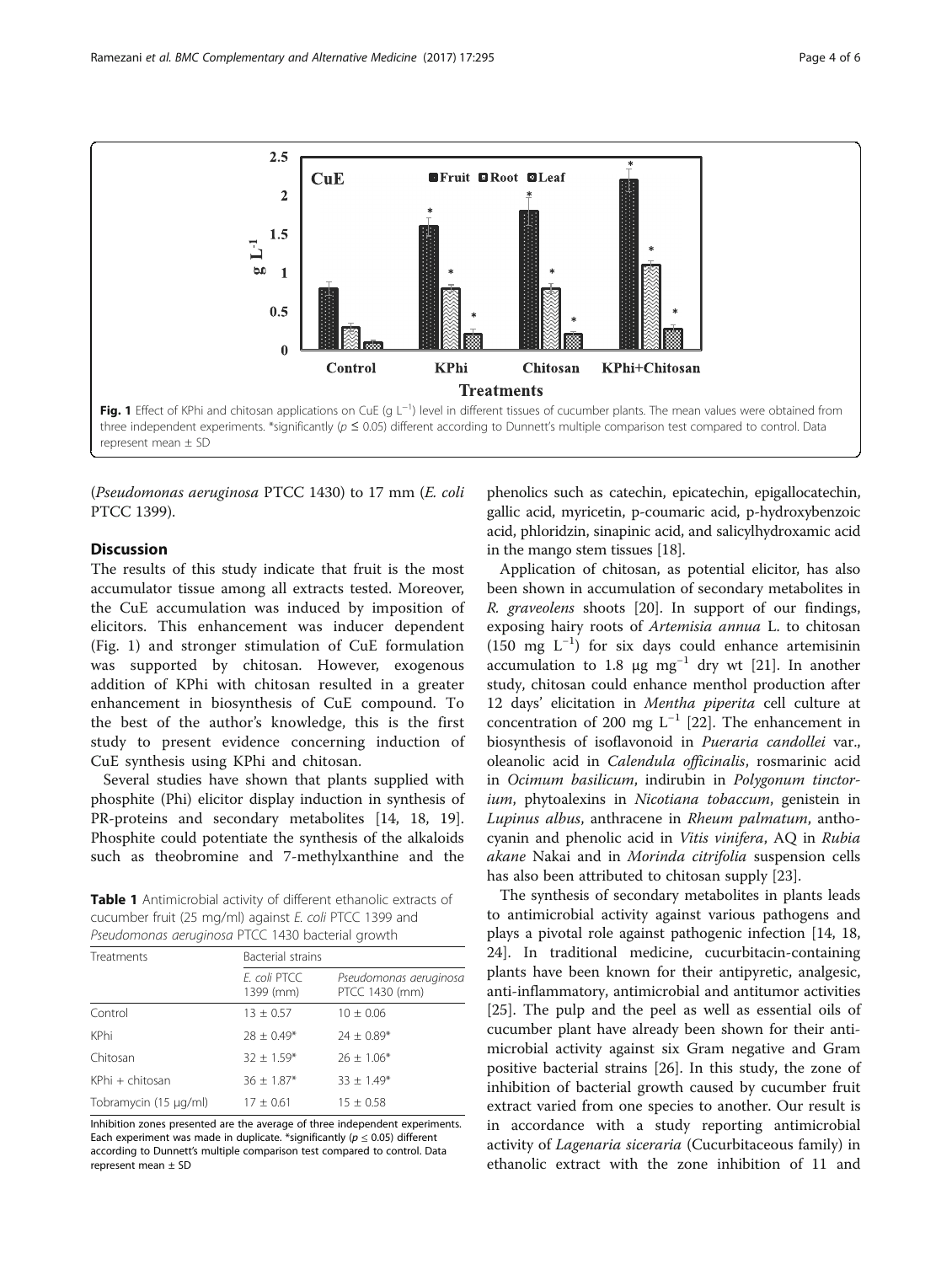<span id="page-4-0"></span>14 mm against E. coli and Pseudomonas aeruginosa, respectively [4]. However, the cucumber ethanolic extract showed more efficacy on Ecoli growth inhibition (13 mm) and less inhibitory effect on Pseudomonas aeruginosa (10 mm) than Lagenaria siceraria.

The antibacterial activity of fruit extract showed that concomitant treatments of KPhi and chitosan is more effective than individual application of either KPhi or chitosan. The higher accumulation of CuE in fruits would suggest more antibacterial activity for this part compared to roots and leaves.

### Conclusion

This research provided an insight into the medicinal potential of cucumber by focusing on the effect of individual and combination applications of two elicitors (KPhi and chitosan) on CuE production. Results reveal that concomitant application of these elicitors is an effective strategy for uplifting CuE productivity in cucumber plants. The enhancement of antibacterial activity of plant extract has also been evident against E. coli PTCC 1399 and Pseudomonas aeruginosa PTCC 1430 under imposition of both elicitors. This study, for the first time, established action of KPhi and chitosan as stimulants of CuE accumulation. From a biotechnological point of view, KPhi and chitosan combination application is of practical value for productivity increment. Further investigations must be performed to understand metabolism, absorption, distribution, and excretion of this compound. The result of this work provides information which may be useful in future researches.

#### Abbreviations

CuE: Cucurbitacin E; KPhi: Potassium phosphite

#### Funding

This research was supported by Urmia University and Tabarestan Agriculture Science Institute.

#### Availability of data and materials

All data generated or analyzed during this study are included in this published article.

#### Authors' contributions

AD designed research; MR performed research and analyzed the data; FR interpreted the data and was a major contributor in writing the manuscript and revising it critically; All authors read and approved the final manuscript.

#### Competing interests

The authors declare that they have no competing interests.

#### Consent for publication

Not applicable.

#### Ethics approval and consent to participate Not applicable.

#### Publisher's Note

Springer Nature remains neutral with regard to jurisdictional claims in published maps and institutional affiliations.

#### Author details

<sup>1</sup> Department of Biology, Faculty of Sciences, Urmia University, Urmia, Iran. <sup>2</sup> Department of Biology, Faculty of Sciences, Urmia University, Urmia, Iran. <sup>3</sup>Faculty of Sciences, Genetics and Agricultural Biotechnology, Institute of Tabarestan & Sari Agricultural Sciences and Natural Resources University, Sari, Iran.

#### Received: 21 September 2016 Accepted: 26 May 2017 Published online: 05 June 2017

#### References

- 1. Kupchan SM, Meshulam H, Sneden AT. New cucurbitacins from Phormium tenax and Marah oreganos. Phytochemistry. 1978;17:767–9.
- 2. Kaushik U, Aeri V, Mir SR. Cucurbitacins an insight into medicinal leads from nature. Pharmacogn Rev. 2015;9(17):12–8.
- 3. Dinan L, Whiting P, Girault JP, Lafont R, Dhadialla TS, Cress DE, et al. Biochem J. 1997;327:643–50.
- 4. Chen JC, Chiu MH, Nie R, Cordell GA, Qiu SX. Cucurbitacins and cucurbitane glycosides: structures and biological activities. Nat Prod Rep. 2005;22:386–99.
- 5. Dong Y, Lu B, Zhang X, Zhang J, Lai L, Li D, et al. Cucurbitacin E, a tetracyclic triterpenes compound from Chinese medicine, inhibits tumor angiogenesis through VEGFR2-mediated Jak2–STAT3 signaling pathway. Carcinogenesis. 2010;31(12):2097–104.
- 6. Attard E, Brincat MP, Cuschieri A. Immuno modulatory activity of cucurbitacin E isolated from Ecballium elaterium. Fitoterapia. 2005;76:439–41.
- 7. Bar-Nun N, Mayer AM. Cucurbitacins protect cucumber tissue against infection by Botrytis cinerea. Phytochemistry. 1990;29:787–91.
- 8. Gry J, Søborg I, Andersson HC. Cucurbitacins in plant food. Tema Nord. 2006;556:1–68.
- 9. Bartalis J, Halaweish FT. Relationship between cucurbitacins reversed-phase high performance liquid chromatography hydrophobicity index and basal cytotoxicity on HepG2 cells. J Chromatogr B Analyt Technol Biomed Life Sci. 2005;818:159–66.
- 10. Zhaoa J, Davis LC, Verpoorte R. Elicitor signal transduction leading to production of plant secondary metabolites. Biotechnol Adv. 2005;23:283– 333.
- 11. Thakur M, Sohal BS. Role of elicitors in inducing resistance in plants against pathogen infection: a review. ISRN Biochem. 2013;2013:762412.
- 12. Mofidnakhaei M, Abdossi V, Dehestani A, Pirdashti H, Babaeizad V. Potassium phosphite affects growth, antioxidant enzymes activity and alleviates disease damage in cucumber plants inoculated with Pythium ultimum. Arch Phytopathology Plant Protect. 2016;49:207–21.
- 13. Hoagland DR, Arnon DI. The water culture method for growing plants without soil. In: Arnon DI, editor. : Berkeley, College of Agriculture, University of California; 1950. p. 1–32.
- 14. Araujo L, Paschoalino RS, Rodrigues FA. Phytopathology: Microscopic aspects of silicon-mediated rice resistance to leaf scald; 2016. [http://dx.doi.](http://dx.doi.org/10.1094/PHYTO-04-15-0109-R) [org/10.1094/PHYTO-04-15-0109-R.](http://dx.doi.org/10.1094/PHYTO-04-15-0109-R)
- 15. Attard E. Rapid detection of Cucurbitacins in tissues and in vitro cultures of Ecballium elaterium (L.) A. Rich. Cucurbit Genetics Cooperative Report. 2002; 25:71–5.
- 16. Clinical and Laboratory Standards Institute. Methods for dilution antimicrobial susceptibility tests for bacteria that grow aerobically: Approved standard. Clinical and Laboratory Standards Institute. Wayne: CLSI publication; 2012. M7-A9.
- 17. Baron EJ, Fingold SM. Bailey & Scott Diagnostic Microbiology. Philadelphia: Mosby; 2007. p. 236–40.
- 18. Araujo L, Bispo WMS, Rios VS, Fernandes SA, Rodrigues FA. Induction of the phenylpropanoid pathway by acibenzolar-s-methyl and potassium phosphite increases mango resistance to Ceratocystis fimbriata infection. Plant Dis. 2015;99:447–59.
- 19. Babu RM, Sajeena A, Samundeeswari AV, Sreedhar A, Vidhyasekeran P, Reddy MS. Induction of bacterial blight (Xanthomonas oryzae pv. Oryzae) resistance in rice by treatment with acibenzolar-S-methyl. Ann Appl Biol. 2003;143:333–40.
- 20. Badmanaban R. Studies on anthelmintic and antimicrobial activity of the leaf extracts of Lagenaria siceraria. J Glob Pharma Technol. 2010;2:66–70.
- 21. Putalun W, Luealon W, De-Eknamkul W, Tanaka H, Shoyama Y. Improvement of artemisinin production by chitosan in hairy root cultures of Artemisia annua L. Biotechnol Lett. 2007;29:1143–6.